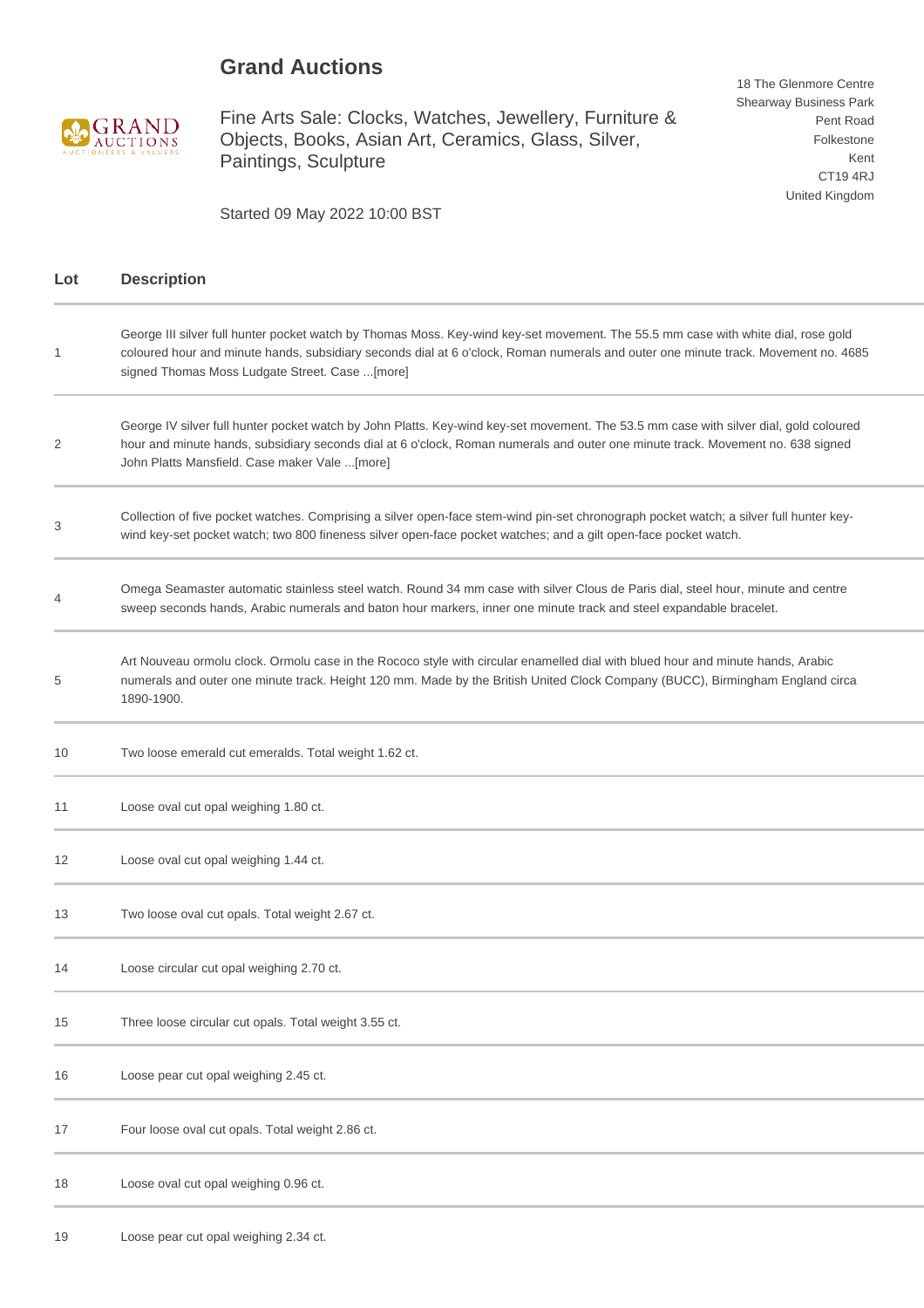| 20 | Collection of 9 ct yellow gold jewellery. Comprising a 9 ct yellow gold Rotary lady's watch with broken bracelet; a 9 ct yellow gold locket<br>and chain; a 9 ct yellow gold sapphire and diamond three stone ring with broken mount; and a 9 ct yellow gold plain ring. Total weight<br>31.8 grams.                     |
|----|--------------------------------------------------------------------------------------------------------------------------------------------------------------------------------------------------------------------------------------------------------------------------------------------------------------------------|
| 21 | 22 ct yellow gold ring. Ring size H. Weight 4.9 grams.                                                                                                                                                                                                                                                                   |
| 22 | 9 ct yellow gold ring. Ring size V. Weight 1.9 grams.                                                                                                                                                                                                                                                                    |
| 23 | Three gem set rings. 18 ct yellow gold three stone diamond ring, ring size K; 18 ct yellow gold sapphire and diamond ring, ring size O1/2;<br>18 ct yellow gold ruby and diamond ring, ring size M. Total weight 6.9 grams.                                                                                              |
| 24 | Novelty silver openwork marcasite set handbag pendant necklace. The hinged handbag mounted to a silver chain. Length 810 mm.<br>Weight 28.1 grams.                                                                                                                                                                       |
| 25 | Silver niello Siam bracelet. Comprising six plaques depicting various Far Eastern objects and scenes. Length 185 mm. Weight 63.3<br>grams.                                                                                                                                                                               |
| 26 | Late Victorian pierced silver fringe necklace. Comprising fourteen square pierced plaques of floral design with matching triangular<br>plaques suspended below. Maker's mark of Rosenthal, Jacob & Co of London (Julius Rosenthal & Samuel Jacob). In fitted box signed<br>Howell James & Co Goldsmith [more]            |
| 27 | 14 ct white gold blue topaz and yellow paste ring. The rectangular cut blue topaz surrounded by circular cut yellow paste stones. Ring<br>size M. Weight 7.9 grams.                                                                                                                                                      |
| 28 | 14 ct yellow gold grey pearl ring. Pearl diameter 8.5 mm. Ring size L. Weight 3.2 grams.                                                                                                                                                                                                                                 |
| 29 | Yellow gold cornelian pendant. The polished cornelian slice engraved with classical Islamic verses from the Koran. Drop length 43 mm.<br>Weight 11.5 grams.                                                                                                                                                              |
| 30 | Two yellow gold 38th, 39th, 40th Jewish Battalions Royal Fusiliers WW1 cap badge pins. Designed as the seven branched Menorah<br>which originated in the Temple in Jerusalem. Length 63 mm. Total weight 3.2 grams.                                                                                                      |
| 31 | Royal Flying Corps regimental sweetheart brooch. 9 ct yellow gold and enamel. Width 55 mm. Weight 6.7 grams.                                                                                                                                                                                                             |
| 32 | Gold half sovereign coin. King George V 1911.                                                                                                                                                                                                                                                                            |
| 33 | Diamond and sapphire eternity ring. Set with single cut diamonds and rectangular cut sapphires. Ring size M. Weight 2.1 grams.                                                                                                                                                                                           |
| 34 | 18 ct yellow gold emerald and diamond half eternity ring. Comprising seven channel set square cut emeralds with round brilliant cut<br>diamond set bar spacers. Ring size P. Weight 5.7 grams.                                                                                                                           |
| 35 | Yellow gold diamond, ruby, sapphire, emerald and pearl flower brooch. Set with old cut circular, cushion and rose cut diamonds, circular<br>and cushion cut rubies, oval and cushion cut sapphires, emerald cut and a cabochon cut emeralds and a central round pearl. Total<br>estimated diamond weight 1.15 ct. [more] |
| 36 | 9 ct white gold diamond tennis bracelet. Comprising thirteen links each set with five baguette cut diamonds with cross motif spacers.<br>Total estimated diamond weight 0.65 ct. Length 170 mm. Weight 8.3 grams.                                                                                                        |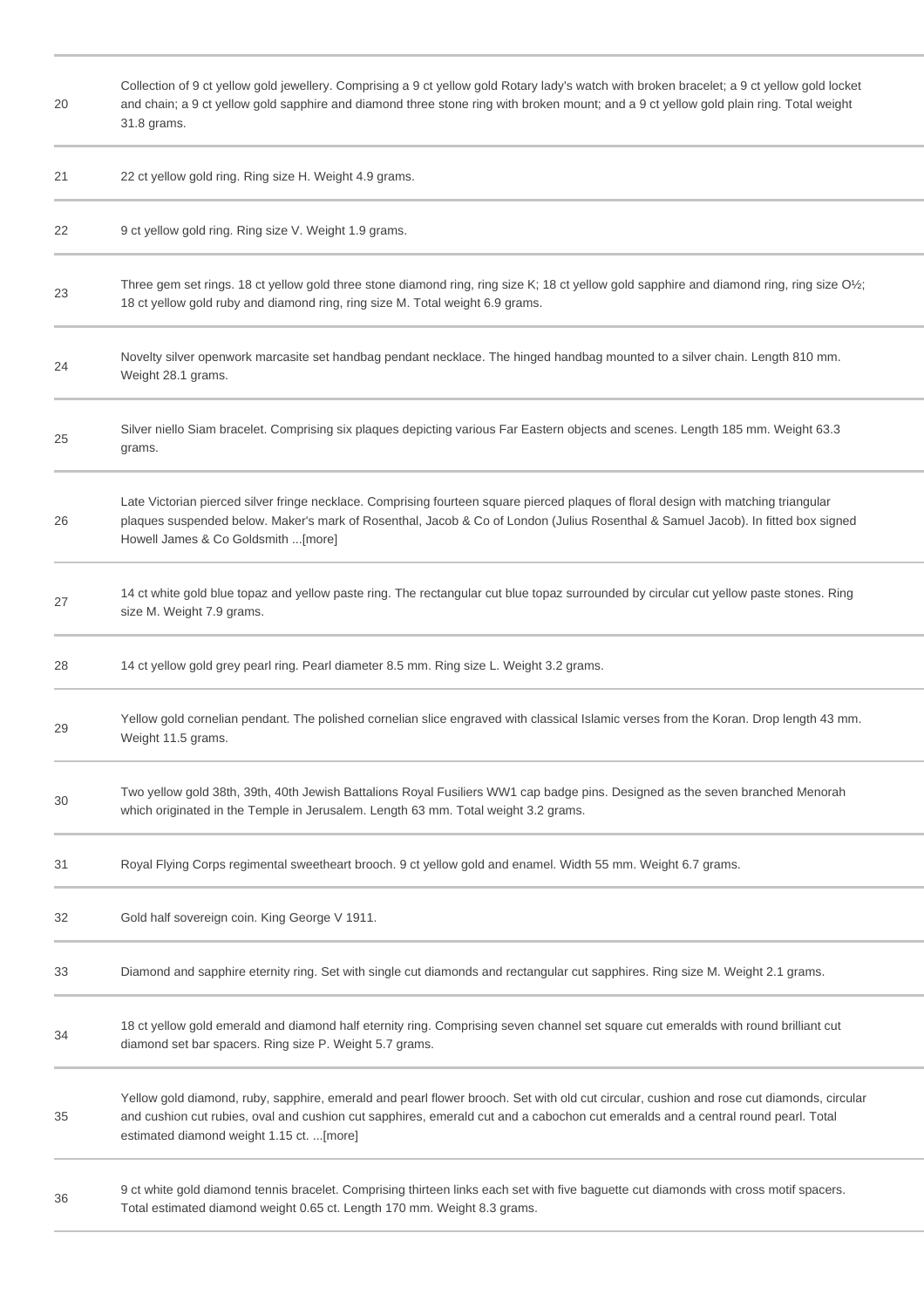| 37 | Loose princess cut diamond weighing 0.80 ct. Estimated G colour, VVS clarity. Dimensions 4.75 x 4.73 x 3.64 mm.                                                                                                                                                                                                           |
|----|---------------------------------------------------------------------------------------------------------------------------------------------------------------------------------------------------------------------------------------------------------------------------------------------------------------------------|
| 51 | Louis Roederer Cristal 2012 Champagne. Single bottle in wooden Hedonism Wines box.                                                                                                                                                                                                                                        |
| 52 | Absolutely Fabulous Signed Series Four Rehearsal Script. Rehearsal Script (2nd Draft @ 4/6/01), entitled 'Absolutely Fabulous (Series<br>D) by Jennifer Saunders Episode Three, Sex In The City'. Signed by Joanna Lumley, Jennifer Saunders, June Whitfield, Julia Sawalha,<br>Jane Horrocks, Helen Lederer, Mari [more] |
| 53 | A Legends Zebra rocking horse, 21st century. Manufactured by Legends Rocking-Horses of High Wycombe, Buckinghamshire, circa<br>2014. Hand painted in black and white with a gilt trim red velvet saddle and a light oak bow. A brass plaque inscribed 'Leo' is applied to<br>the bow section. Original documentati [more] |
| 54 | A Steiff 'Millennium' mohair teddy bear. The five jointed bear with blonde mohair was made exclusively for Danbury Mint by Steiffwith a<br>Danbury Mint gilt metal medallion. 12.2 in (31 cm) standing height.                                                                                                            |
| 55 | A French satin wood and ormolu mounted credenza, 19th century. With marquetry decoration and ormolu mounted sections, the central<br>door inset with a large oval plaque painted in the Sevres style flanked by two bowfront glazed doors. 41.5 in (105.5 cm) height, 60 in<br>(152.3 cm) width, 15 in (38 cm) dep [more] |
| 56 | A late Georgian period card table. The folding table top with a green baize is supported on an acanthus column with four splayed legs<br>mounted with brass castors. 29 in (74 cm) height, 36 in (91.5 cm) width.                                                                                                         |
| 57 | A Victorian walnut and parquetry inlaid writing slope. With a compartmentalised interior. 6.9 in (17.4 cm) height, 19.8 in (50.2 cm) width,<br>10.2 in (26 cm) depth.                                                                                                                                                     |
| 58 | Two Charles Rennie Mackintosh style dining chairs, 21st century. Modelled after Mackintosh's Argyle and Ingram designs. Ingram: 59.6<br>in (151.5 cm) height. Argyle: 54.1 in (137.3 cm) height.                                                                                                                          |
| 59 | A brown bakelite table lamp by Eric Kirkman Cole, circa 1930s. Modelled in the Bauhaus style. Model: TYP 11126. 14.3 in (36.3 cm)<br>height.                                                                                                                                                                              |
| 60 | A Neo Classical bronze table lamp, 19th/20th century. Cast depicting a woman standing on a cylindrical marble plinth carrying an urn<br>upon her head . 34.7 in (88 cm) height.                                                                                                                                           |
| 61 | A Victorian Neo Classical spelter table lamp. Cast depicting a a lady holding bunches of flowers. 18.1 in (46 cm) height.                                                                                                                                                                                                 |
| 62 | After Mathurin Moreau, bronzed female figure entitled 'Printemps'. Signed 'moreau math, with 'Godeau Paris' impressed to the reverse.<br>24.6 in (62.5 cm) height.                                                                                                                                                        |
| 63 | A bronzed cast metal model of an Indian elephant, probably late 19th early 20th century. Modelled with carved bone tusks. 7.9 in (20<br>cm) length.                                                                                                                                                                       |
| 64 | A Chinoiserie black lacquered mirror. The ebonised lacquer frame decorated with gilt floral motifs is surmounted with a gilt painted<br>Chinese landscape scene. 32.3 in (82 cm) height. 21.3 in (54 cm) width.                                                                                                           |
| 65 | Book: Ski-Running - Dedicated to The Ski Club Of Great Britain, First Edition, 1904. By D.M.M Crichton Somerville, W.R. Rickmers &<br>E.C. Richardson. Printed with numerous photographs and diagrams. Printed by Horace Cox of London in 1904.                                                                           |
|    |                                                                                                                                                                                                                                                                                                                           |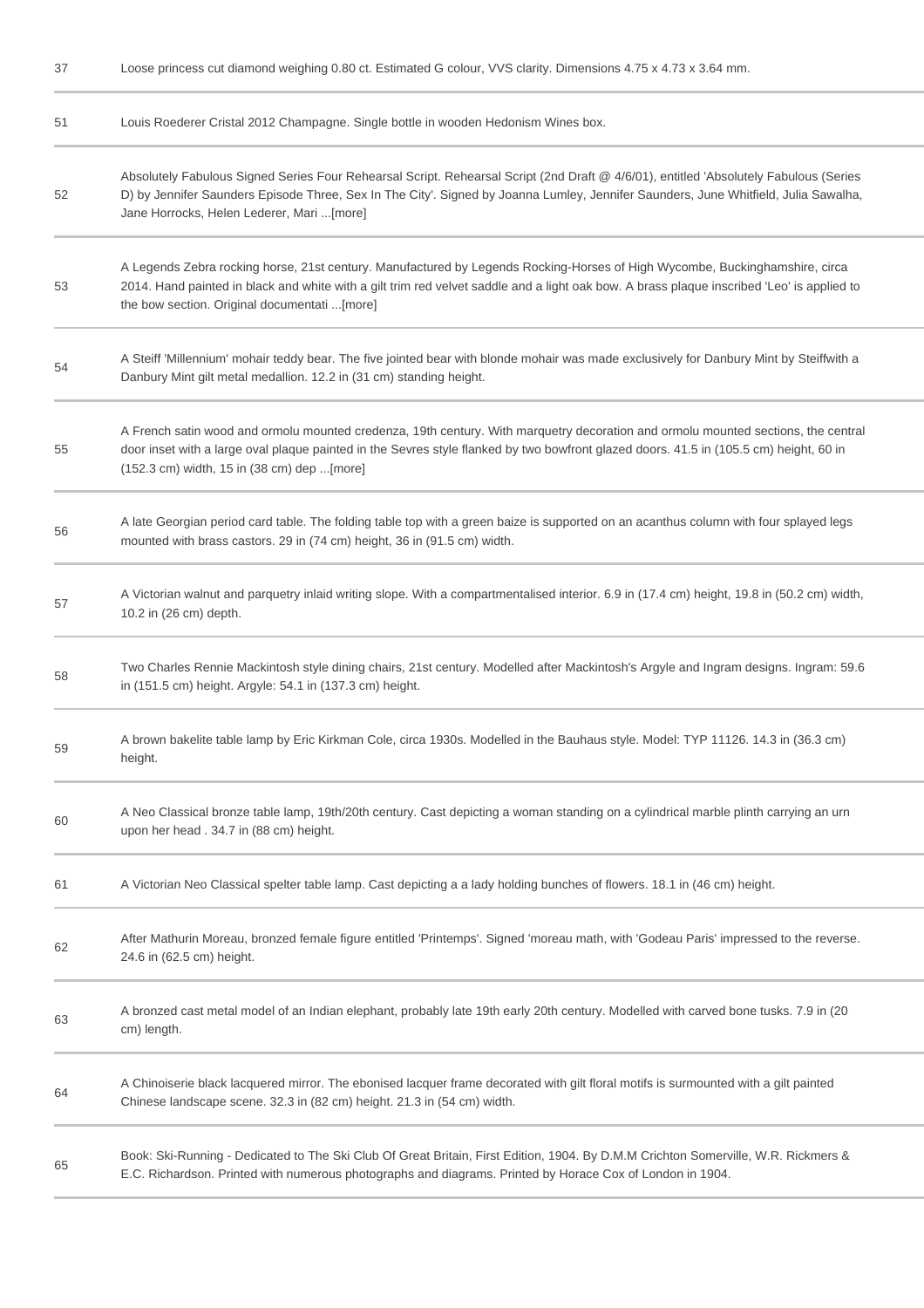| 66 | Books: Charlotte Bronte as Currer Bell - Villette, dated 1853. Presented in three Volumes, published by Smith, Elder & Co., 65, Cornhill,<br>London and printed by Stewart & Murray of Old Bailey, London. Each volume half bound in calf leather with gilt tooling to the spine and<br>gilt edges. (3 ite [more]         |
|----|---------------------------------------------------------------------------------------------------------------------------------------------------------------------------------------------------------------------------------------------------------------------------------------------------------------------------|
| 67 | Books: Giovanni Boccaccio - The Decameron. Four volumes. Published in 1896 by Gibbings & Co Limited of London. (4 items) 7.1 in<br>(18 cm) height.                                                                                                                                                                        |
| 68 | Books: Rudyard Kipling - Collection of novels and poetry. Comprising seventeen books entitled - 'Debits & Credits', 'The Day's Work',<br>'Captain Courageous', 'Rewards and Fairies', 'Kim', 'The Years Between', 'The Five Nations', 'The Seven Seas', 'Barrack Room Ballads',<br>'Departmental Ditties', 'Le [more]     |
| 69 | Book: Excursions in The County of Kent, printed in 1822. 'Comprising brief historical and topographical delineations together with<br>descriptions of the residences of the nobility and gentry, remains of antiquity and other interesting objects of curiosity forming a<br>complete guide for the traveller &am [more] |
| 70 | A Japanese lacquered pen box, 19th century. Of rectangular form and finely decorated with gilt chrysanthemums against a nashiji<br>ground. 9.6 in (24.3 cm) length.                                                                                                                                                       |
| 71 | A Japanese twin handled bronze censor, 19th century. With a pierced cover, square sides and a lobed base supported in four tapered<br>squat feet. Nine character seal mark beneath.8.5 in (21.5 cm) height.                                                                                                               |
| 72 | A large Japanese bronze double gourd vase, probably Meiji period. Modelled in high relief depicting bees amongst ivy. 11.73 in (29.8<br>cm) height.                                                                                                                                                                       |
| 73 | Japanese bronze seated figure, Meiji period. Probably a brush holder. 3.7 in (9.4 cm) height.                                                                                                                                                                                                                             |
| 74 | A large Japanese bronze twin handled koro, Meiji period. Modelled with a Buddhistic lion to the cover, birds and blossoming prunus to<br>the body and supported on a circular foot modelled high relief with a dragon amongst clouds. 13.1 in (33.3 cm) height.                                                           |
| 75 | A Japanese satsuma Luohan teapot, late Meiji period. The cover mounted with a karashishi finial and decorated with the Shimazu family<br>crest. The spout and handle are modelled as a dragon with the lobed body depicting Buddhist Luohan. Gilt marks beneath (See<br>additional image provided). 6.9 in (17.5 c [more] |
| 76 | A Chinese famille rose enamelled porcelain vase. Of bulbous form, profusely enamel decorated with gilt highlights to the exterior<br>depicting a variety of symbols including ruyi, bats, peaches, butterflies and swastikas amongst scrolling foliage set against a turquoise<br>blue and yellow ground. Qianlong [more] |
| 77 | A Chinese carved jade twin handled vase, early/mid 20th century. The cover mounted with a dog of fo and profusely decorated<br>throughout in high relief, the nephrite jade stone of a mottled green tone. Carved wood stand included. 10.7 in (27.2 cm) total height.                                                    |
| 78 | A pair of Chinese sancai glazed pottery figures, 20th century. (2 items)                                                                                                                                                                                                                                                  |
| 79 | A rare Thai bronze twin handled noodle cup. With looped dragon handles, a cylindrical body cast with decorative bands and a base<br>separately cast with multiple pierced apertures. 5.9 in (15 cm) height. Reference: A similar example sold at Bonhams, Edinburgh, 21st<br>March 2019.                                  |
| 80 | A large Indo Persian copper bowl. Of circular form, supported on a raised foot, the exterior engraved with bands of decoration. 13.4 in<br>(34 cm) diameter.                                                                                                                                                              |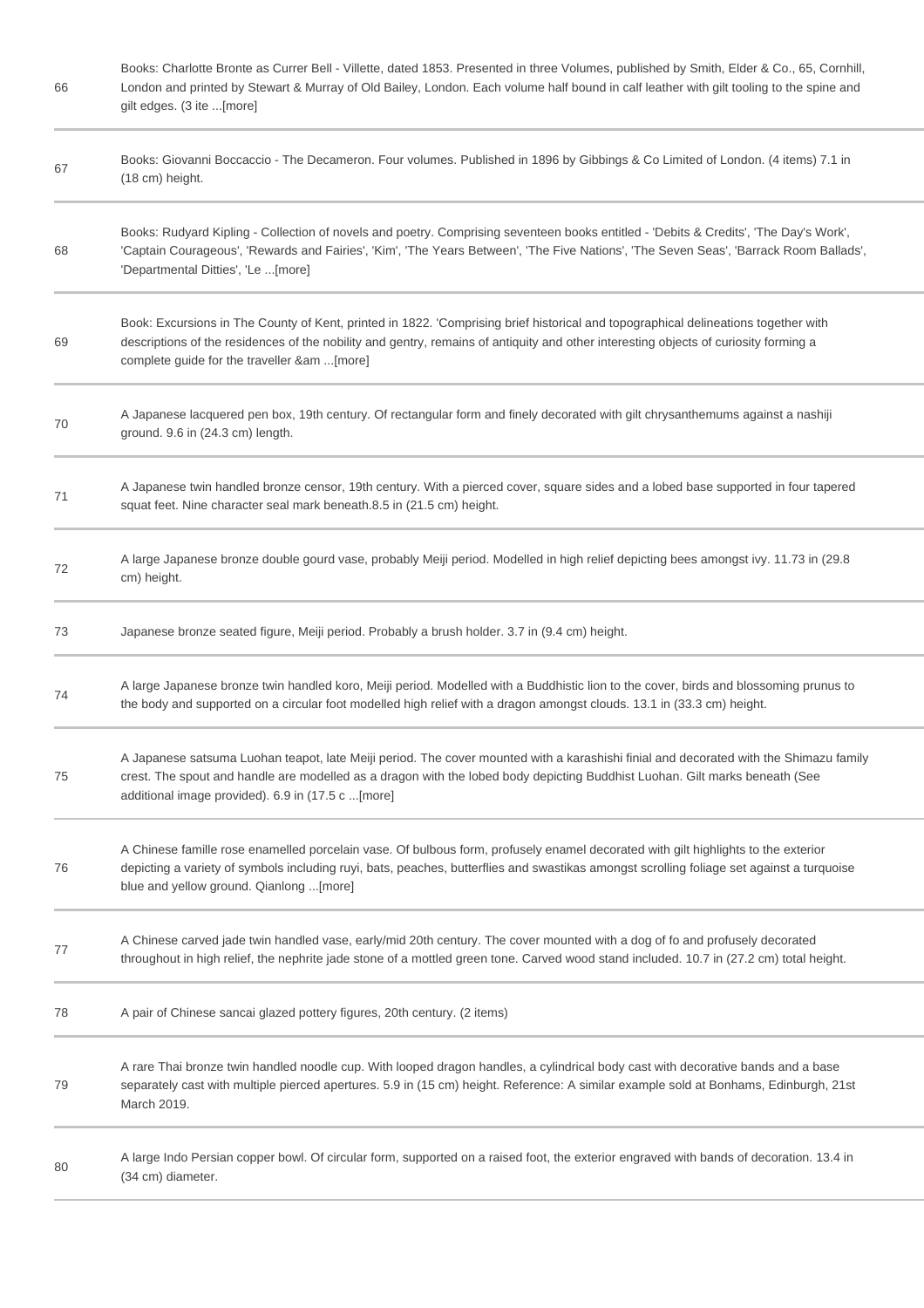| 81 | A large Indo Persian copper teapot. With a hinged cover and loop handle, the exterior engraved with bands of decoration. 13.2 in (33.5)<br>cm) length.                                                                                                                                                                    |
|----|---------------------------------------------------------------------------------------------------------------------------------------------------------------------------------------------------------------------------------------------------------------------------------------------------------------------------|
| 82 | A large Indo Persian copper bowl. Of circular form, supported on a raised foot, the exterior engraved with bands of decoration. 12.5 in<br>(31.8 cm) diameter.                                                                                                                                                            |
| 83 | A Middle Eastern octagonal inlaid wood table, 19th century. Often described as 'Moorish'. Parquetry inlaid with bone and mother of<br>pearl. 25.6 in (65 cm) height, 19.2 in (48.7 cm) diameter.                                                                                                                          |
| 84 | A European enamelled porcelain cabinet plate, 19th century. Hand painted to the centre depicting 'Vue De La Maison Du Prince De<br>Salm', the gilt border decorated with acorns enclosed within concentric bands. 9.1 in (23.1 cm) diameter.                                                                              |
| 85 | A Victorian Coalport twin handled vase and cover. Of ovoid form, the handles formed as ram's heads and supported on a square<br>pedestal foot, the exterior with profuse gilt decoration and a depicting a rural landscape set within an oval cartouche to one side. Factory<br>marks beneath. 11.6 in (29.5 cm) h [more] |
| 86 | A Victorian Staffordshire twin handled frog mug, mid 19th century. With transfer printed and hand coloured decoration depicting an<br>agricultural theme and poetical inscription to the exterior and modelled with two yellow frogs applied in high relief to the interior. 5 in<br>(12.6 cm) height.                    |
| 87 | Three Royal Worcester pedestal vases. Each of ovoid form and supported on circular pedestal feet. Two are decorated with flowers and<br>thistles and the other depicts a rural landscape within a gilt foliate C scroll cartouche. 14.9 in (37.8 cm) tallest height.                                                      |
| 88 | A rare Victorian Mason's Ironstone ceramic jug, 19th century. The handle modelled as a mythical hybrid beast with gilt and enamel<br>painted flower sprays against a yellow ground. 6.5 in (16.5 cm) height.                                                                                                              |
| 89 | A Victorian Royal Worcester 'Montpelier' pattern part dinner service. Comprising twin handled soup bowls with saucers, dinner plates,<br>side plates, dessert plates and a sauce boat each decorated with a gilt highlighted grape vine pattern. Factory marks printed beneath.<br>(59 items)                             |
| 90 | A large European Neoclassical ceramic centrepiece, late 19th century. Probably Bohemian, depicting two young women holding urns<br>modelled against a twin handled spill for flowers, surmounted on dolphins and two scallop shell sweetmeat bowls with pearlescent<br>interiors raised on rocks and foliage. 13.7 [more] |
| 91 | A Victorian Wedgwood majolica twin handled game tureen and cover, 19th century. Decorated with a finial modelled as a pair of love<br>birds to the cover with foliate swags, ribbon tied poultry and a pair of griffin handles moulded in shallow relief to the sides of the tureen.<br>Impressed factory marks be [more] |
| 92 | A Victorian majolica umbrella stand, 19th century. Similar to examples by George Jones. 20 in (52 cm) height.                                                                                                                                                                                                             |
| 93 | A modern group of ceramic vegetables. Comprising a life sized cabbage, a spear of asparagus, an aubergine and a half chopped green<br>pepper each hand modelled and painted with incised monograms. These were originally commissioned for a shop display window in<br>New Bond Street, London. (4 items)                 |
| 94 | A Kosta Boda clear and amber glass Saraband vase, designed by Goran Warff. Of cylindrical form, signed beneath. 9.5 in (24.1 cm)<br>height.                                                                                                                                                                               |
| 95 | A large Modern Abstract glass vase. 10.4 in (26.5 cm) height.                                                                                                                                                                                                                                                             |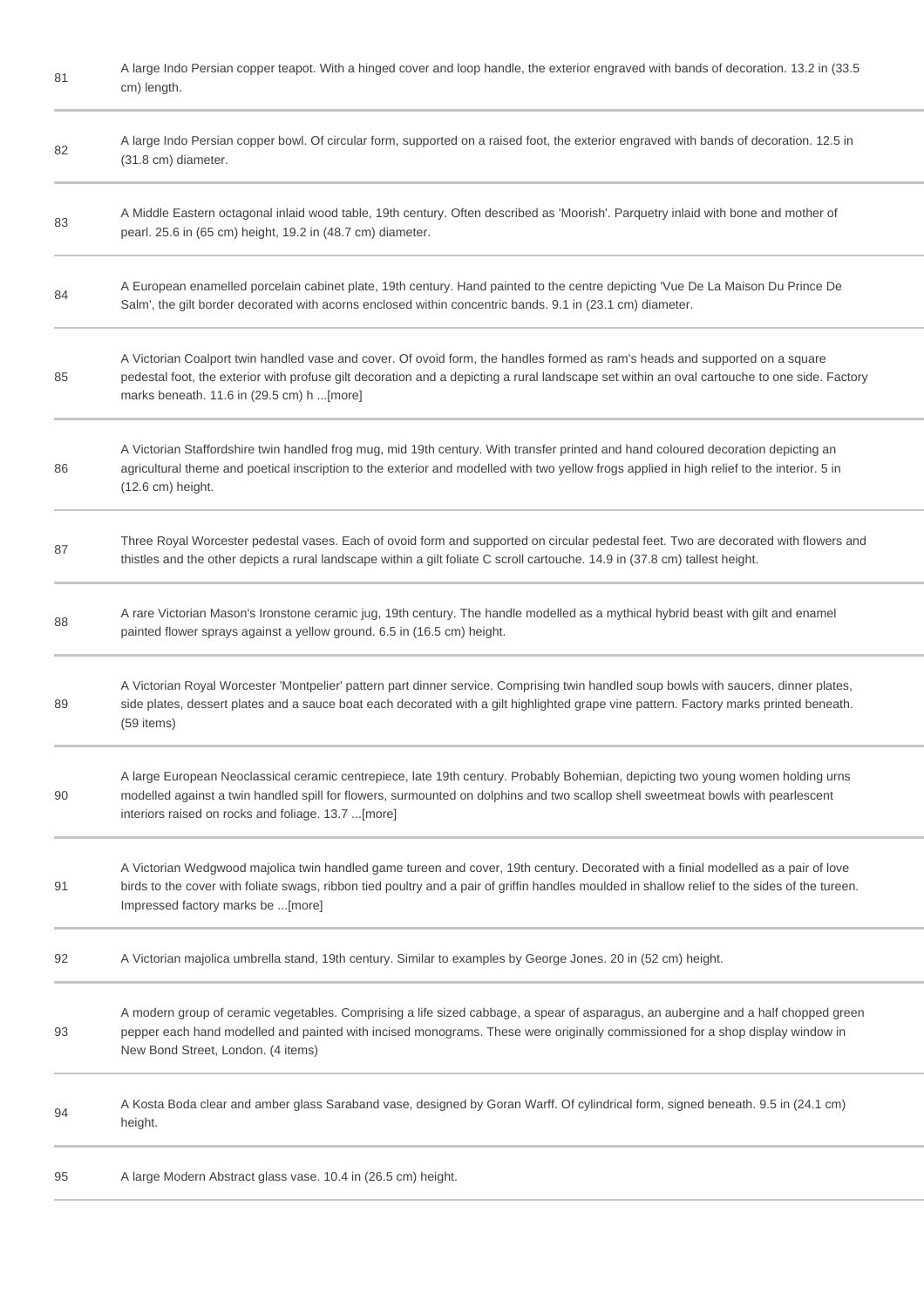| 96  | A large glass vase, 20th century, possibly Murano. Of compressed ovoid form. Signed (see additional image provided). 9.7 in (24.6 cm)<br>height.                                                                                                                                                                         |
|-----|--------------------------------------------------------------------------------------------------------------------------------------------------------------------------------------------------------------------------------------------------------------------------------------------------------------------------|
| 97  | A large Modern green and blue glass bowl, 20th century. Of circular form and decorated with colours similar to Mdina glass. Signed (see<br>additional image provided). 10.6 in (27 cm) diameter.                                                                                                                         |
| 98  | A large Modern glass bowl. Of oval form, handblown in green blue and yellow ochre. 15.9 in (40.5 cm) diameter.                                                                                                                                                                                                           |
| 99  | A small Ironbridge glass bowl by Jonathan Harris, circa 2001. Of bulbous form, decorated in the 'Lagoon' pattern. 4.6 in (11.7 cm)<br>height.                                                                                                                                                                            |
| 100 | A modern European blue and green glass vase. Of tall, slender form, the exterior decorated with an iridescent feather pattern issuing<br>from the base. 10.4 in (26.3 cm) height.                                                                                                                                        |
| 101 | An Italian Murano glass brush pot stand, 20th century. Modelled in the form of a clear glass inkwell applied with a tall twisted glass<br>brush holder. Signed (See additional image provided). 14.8 in (36.5 cm) height.                                                                                                |
| 102 | A small Modern glass vase. Of organic form, similarly resembling a pitcher plant. 9.1 in (23 cm) height.                                                                                                                                                                                                                 |
| 103 | A Williamite engraved drinking glass, 19th century. Engraved depicting William on horseback enclosed by an inscription 'The Glorious<br>Memory of King William' with the reverse engraved 'Boyne 1st. July 1690'. These drinking glasses were created during the 18th and<br>19th century in memory of The Battle [more] |
| 104 | A large collection of late Victorian cranberry overlay glass. Comprising a collection of wine glasses, bowls and plates. Each engraved<br>with decoration. (31 items)                                                                                                                                                    |
| 105 | A collection of English drinking glasses, 18th/early 19th century. Comprising a pair of glasses with bell bowls, plain feet and opaque<br>white twist stems, circa 1760s, two'Somerset Ale' glasses with wrythen conical bowls, circa 1770 - 1800 a pair of glasses with engraved<br>bowls together with seven ot [more] |
| 106 | A collection of drinking English and European glasses, 19th/20th century. Comprising twenty five drinking glasses. (25 items)                                                                                                                                                                                            |
| 107 | Three English silver topped glass decanters. Comprising a George V decanter of ewer form with a silver mounted neck and spout, mark<br>of William Hutton & Sons, Sheffield 1919, a late Victorian silver collared decanter of inverted thistle form, mark of The Alexander Clark<br>Manufacturing Co., Birming [more]    |
| 108 | A Modern English silver collared glass decanter. Mark of Poston Products Ltd., Birmingham 1972. 11 in (28 cm) height.                                                                                                                                                                                                    |
| 109 | A pair of silver plated cafe au lait coffee pots designed by Christopher Dresser. With angular ebony side handles and spherical ebony<br>finials to the hinged covers. Mark of Hukin & Heath Ltd. beneath. (2 items) 5.8 in (14.7 cm) height.                                                                            |
| 110 | A group of three Dansk electroplated silver paperweights. Comprising an elephant, giraffe and bear. (3 items) Giraffe: 4.1 in (10.5 cm)<br>height.                                                                                                                                                                       |
| 111 | An English sterling silver horse trophy, dated 1977. Modelled depicting a horse standing rampant, rearing on one leg and supported on<br>a green marble stepped plinth. Plaques are applied to both sides, one side reading 'Invicta', the other 'Oclee & Son Folkestone 1878 -<br>1978 No 2 / 200.' Although [more]     |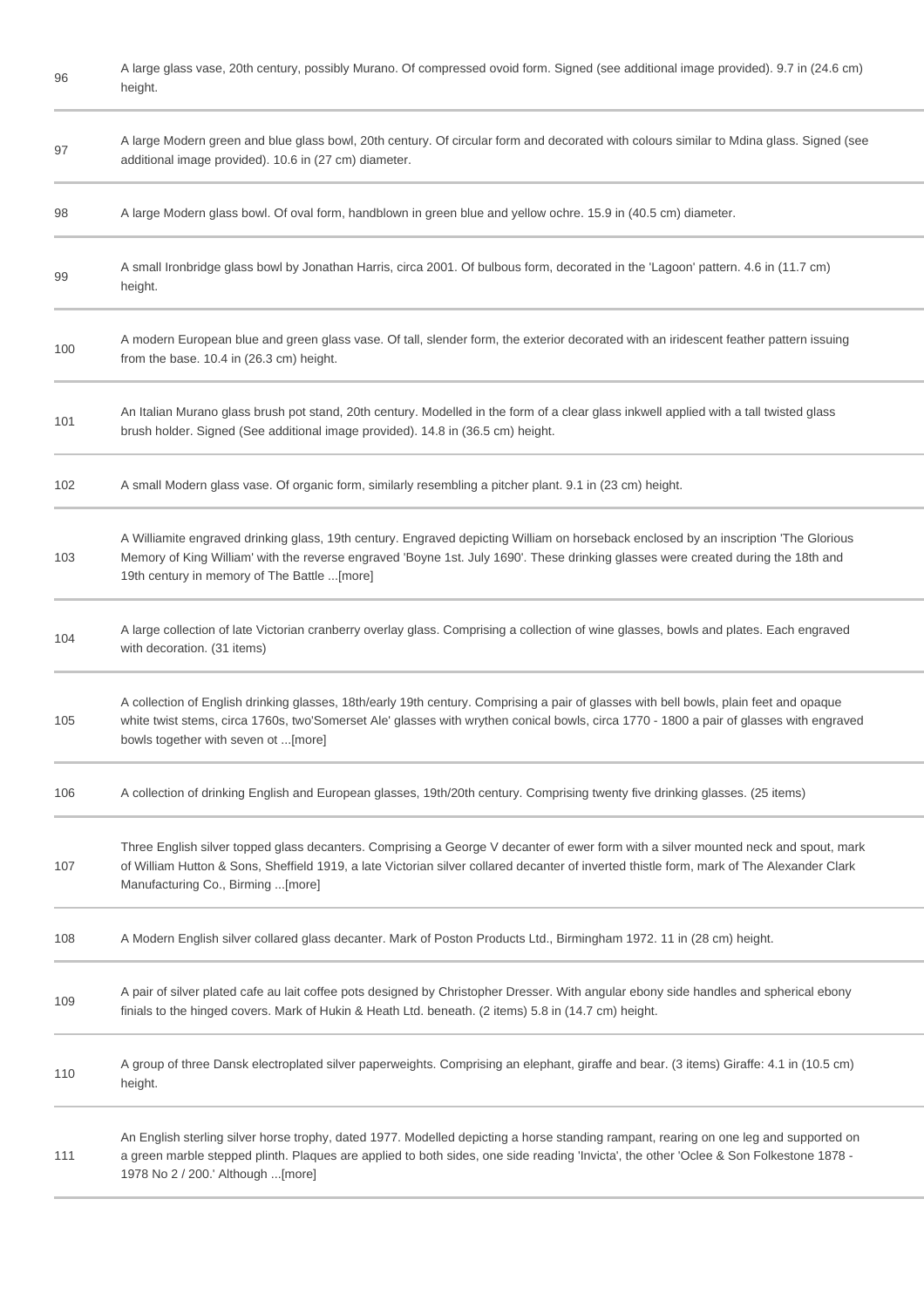| 112 | A Chinese silver and mother of pearl belt clasp, circa 1890 - 1910. Mark of Kwong Man Shing of Hong Kong & Canton. Inscribed with<br>auspicious characters reading 'Longevity' and 'Wealth' against mother of pearl plaques finely engraved with flowers and foliage. 3.9 in<br>$(9.9 \text{ cm})$ width.                 |
|-----|---------------------------------------------------------------------------------------------------------------------------------------------------------------------------------------------------------------------------------------------------------------------------------------------------------------------------|
| 113 | Two George V silver sword letter openers. Of graduated size, each paper knife modelled as a sword with a double edged blade, cross<br>guard and twisted grip. Mark of Walker & Hall, Sheffield 1917. (2 items) 6.1 in (15.5 cm) length, 4.2 in (10.7 cm) length.                                                          |
| 114 | An Austro-Hungarian novelty silver box, late 19th/early 20th century. The hinged cover decorated in repousse depicting a cat modelled<br>in relief with green inset glass eyes. Struck .800 with import mark for Prague. Likely produced for either snuff or pills. 2.2 in (5.6 cm)<br>height, 1.85 in (4.7 cm) wi [more] |
| 115 | A European silver, glass and amber acorn pattern condiment set, 20th century. Comprising three condiments and a spoon, each of<br>cylindrical glass form with hinged covers and applied with silver and amber acorn decoration. Struck 925 with import marks for London<br>1998/1999. (4 items) 4.7 in (11.8 cm) h [more] |
| 116 | A European silver, glass and amber leaf and berry pattern condiment set, 20th century. Comprising three condiments for salt, pepper<br>and mustard powder, each of cylindrical form with frosted glass, applied with silver and amber leaf and berry decoration. Struck 925. (3<br>items) 3.9 in (9.8 cm) height.         |
| 117 | A group of George V silver items, early 20th century. Comprising a George V ladies silver makeup powder box of cylindrical form, mark<br>of E S Barnsley & Co (Edward Souter Barnsley), Birmingham 1921, a George V pair of silver mounted cut glass salts and silver spoons<br>in a presentation box, mark of [more]     |
| 118 | A George II silver marrow scoop. Bearing Armorial crest to one end. Mark of Paul Hanet, London 1730. 8.8 in (22.4 cm) length. Weight:<br>49 grams                                                                                                                                                                         |
| 119 | Two Georgian silver sugar tongs, probably 18th century. Both of scissor form. Partially marks to both with lion passant. (2 items) 4.6 in<br>(11.8 cm) length, 4.4 in (11.2 cm) length. Weight: 66 grams.                                                                                                                 |
| 120 | A pair of Irish George III silver sugar tongs. Of scissor form, mark of T.S, Dublin. 4.7 in (12 cm) length. Weight: 34 grams.                                                                                                                                                                                             |
| 121 | An Irish George III silver sauce ladle. With a scallop shell bowl and a tapered hook handle, mark of John Craig, Dublin, circa 1770s. 8.7<br>in (22 cm) length. Weight: 60 grams                                                                                                                                          |
| 122 | A group of four Irish George III silver tablespoons, 18th century. Mark of Law & Bayly, Dublin 1796, MS, Dublin 1781, IK, Dublin 1781<br>and David T Peter, Dublin 1763. (4 items) 9.6 in (24.5 cm) longest length. Weight: 249 grams.                                                                                    |
| 123 | A group of four Irish silver sauce ladles, 18th/19th century. Marks of William Cummins, Dublin 1823, Samuel Neville, Dublin 1823,<br>James Le Base, Dublin 1831 and James Keating, Dublin circa 1795. (4 items) Weight: 119 grams.                                                                                        |
| 124 | An Irish George II silver tablespoon, mid 18th century. Mark of Alexander Richards, Dublin 1743-44. 8.3 in (21 cm) length. Weight: 74<br>grams.                                                                                                                                                                           |
| 125 | Two Irish George III pairs of sugar tongs, late 18th century. Both bright cut engraved with scallop shell bowls, mark of Benjamin Tait,<br>Dublin circa 1790. 6.4 in (16.2 cm) length. Weight: 90 grams.                                                                                                                  |
| 126 | A group of Irish George III silver spoons, late 18th/early 19th century. Comprising various Irish silver teaspoons with marks of James<br>Keating, Dublin circa 1800, John Shiels (Sheils), Dublin circa 1790, Michael Keating, Dublin circa 1780, John Power, Dublin circa 1800<br>together with two other teaspo [more] |
|     |                                                                                                                                                                                                                                                                                                                           |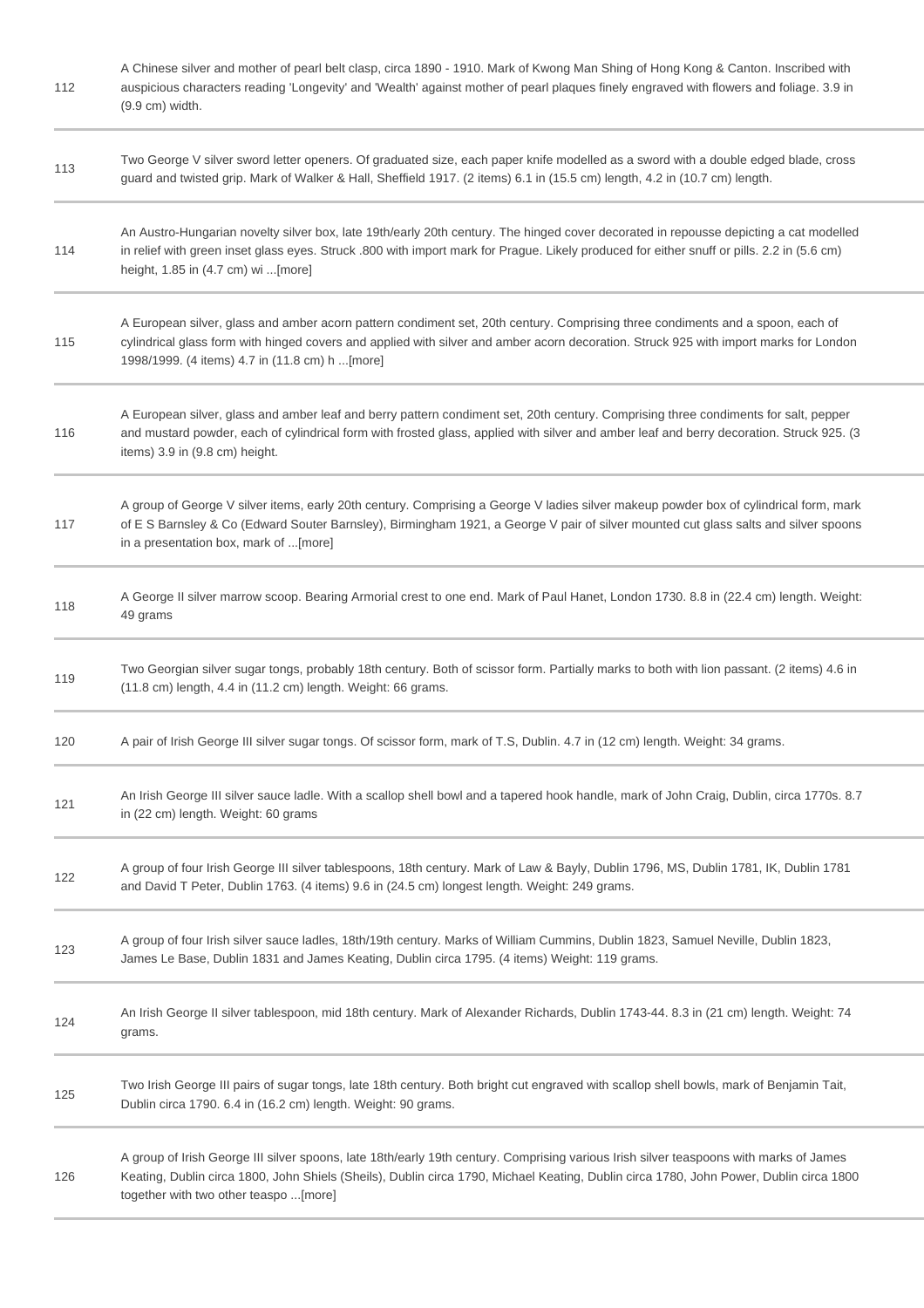| 127 | A group of Irish George III silver forks and spoons, 18th century. Old English silver thread pattern, comprising six silver forks, mark of<br>John Power, Dublin 1787 together with three silver tablespoons, mark of John Shiels (Sheils), Dublin 1794. (9 items) Spoons: 9.4 in<br>(23.9 cm) length. Weight: 605  [more] |
|-----|----------------------------------------------------------------------------------------------------------------------------------------------------------------------------------------------------------------------------------------------------------------------------------------------------------------------------|
| 128 | A pair of Irish George III silver tablespoons. Mark of JS (possibly John Shiels), Dublin 1799. (2 items) 9.1 in (23.2 cm) length. Weight:<br>161 grams                                                                                                                                                                     |
| 129 | A group of Irish Provincial George III silver spoons, 18th/early 19th century. Marks of John & Nicholas Nicholson, Cork, John Warner,<br>Cork, Richard Stevens, Cork and Carden Terry & Jane Williams, Cork (pair x 2). (5 items) Weight: 53 grams.                                                                        |
| 130 | A rare Provincial Irish George III set of twelve silver teaspoons, Limerick, 18th century. Mark of George Moore, Limerick, circa 1748 -<br>1784. (12 items) 5.1 in (12.9 cm) length. Weight: 163 grams                                                                                                                     |
| 131 | A pair of George III Channel Islands silver table spoons, Jersey, circa 1829. Inscribed 'HAM Dec 20 1829'. Mark of T De Gruchy. (2<br>items) 8.3 in (21 cm) length.                                                                                                                                                        |
| 132 | A set of six Scottish silver teaspoons, mid 18th century. Mark of Alexander Aitchison I, Edinburgh, circa 1750s. (6 items) 5 in (12.7 cm)<br>length. Weight: 71 grams.                                                                                                                                                     |
| 133 | A Scottish silver tablespoon, mid 18th century. Mark of George Milne & John Campbell, Glasgow 1756. in (22.1 cm) length. Weight: 71<br>grams.                                                                                                                                                                              |
| 134 | Three George III silver sugar sifter ladles. Marks of Richard Crossley, London 1789; William Eley & William Fearn, London 1799 and<br>William Seaman, London 1812. (3 items) 6.8 in (17.2 cm) longest length. Weight: 133 grams.                                                                                           |
| 135 | A collection of George III silver sifting ladles and spoons, 18th/early 19th century. Comprising nine silver sugar sifting ladles with pierced<br>bowls, marks including William Eley & William Fearn of London; Richard Crossley, London 1791 and 1794; George Smith (III) & William<br>Fearn, London 179 [more]          |
| 136 | Six Victorian silver sugar sifting ladles. Marks of Chawner & Co (George William Adams), London 1858; Chawner & Co (George William<br>Adams), London 1858; William Theobalds, London 1841; Martin Hall & Co (Richard Martin & Ebenezer Hall), Sheffield 1872; Francis<br>Higgins III, London 1875 and ?&T(rubbed), [more]  |
| 137 | Six silver sugar tongs, George III and later. Comprising five George III silver sugar tongs including marks of Thomas & William Chawner<br>of London and William Stroud of London together with a later pair of silver tongs with acorn bowls. (6 items) 5.7 in (14.4 cm) longest<br>length. Weight: 193 grams [more]      |
| 138 | A William & Mary silver trefid tablespoon, late 17th century. With a rat tail to the bowl's reverse. Mark of William Scarlett, London 1691.<br>7.9 in (20 cm) length. Weight: 55 grams.                                                                                                                                    |
| 139 | A William & Mary silver dog nose tablespoon, early 18th century. With a rat tail to the bowl's reverse. Mark of William Scarlett, London<br>1709. 8 in (20.3 cm) length. Weight: 60 grams.                                                                                                                                 |
| 140 | A George III silver tablespoon, 18th century. Mark of James Crawford, Newcastle. 8.8 in (22.4 cm) length. Weight: 62 grams.                                                                                                                                                                                                |
| 141 | A pair of George III silver basting spoons, 18th century. Mark of Stephen Adams I, London 1776. (2 items) 11.2 in (28.5 cm) length.<br>Weight: 209 grams                                                                                                                                                                   |
| 142 | A pair of George III silver tablespoons, late 18th century. Mark of George Gray, London 1789. (2 items) 8.6 in (21.8 cm) length. Weight:<br>134 grams.                                                                                                                                                                     |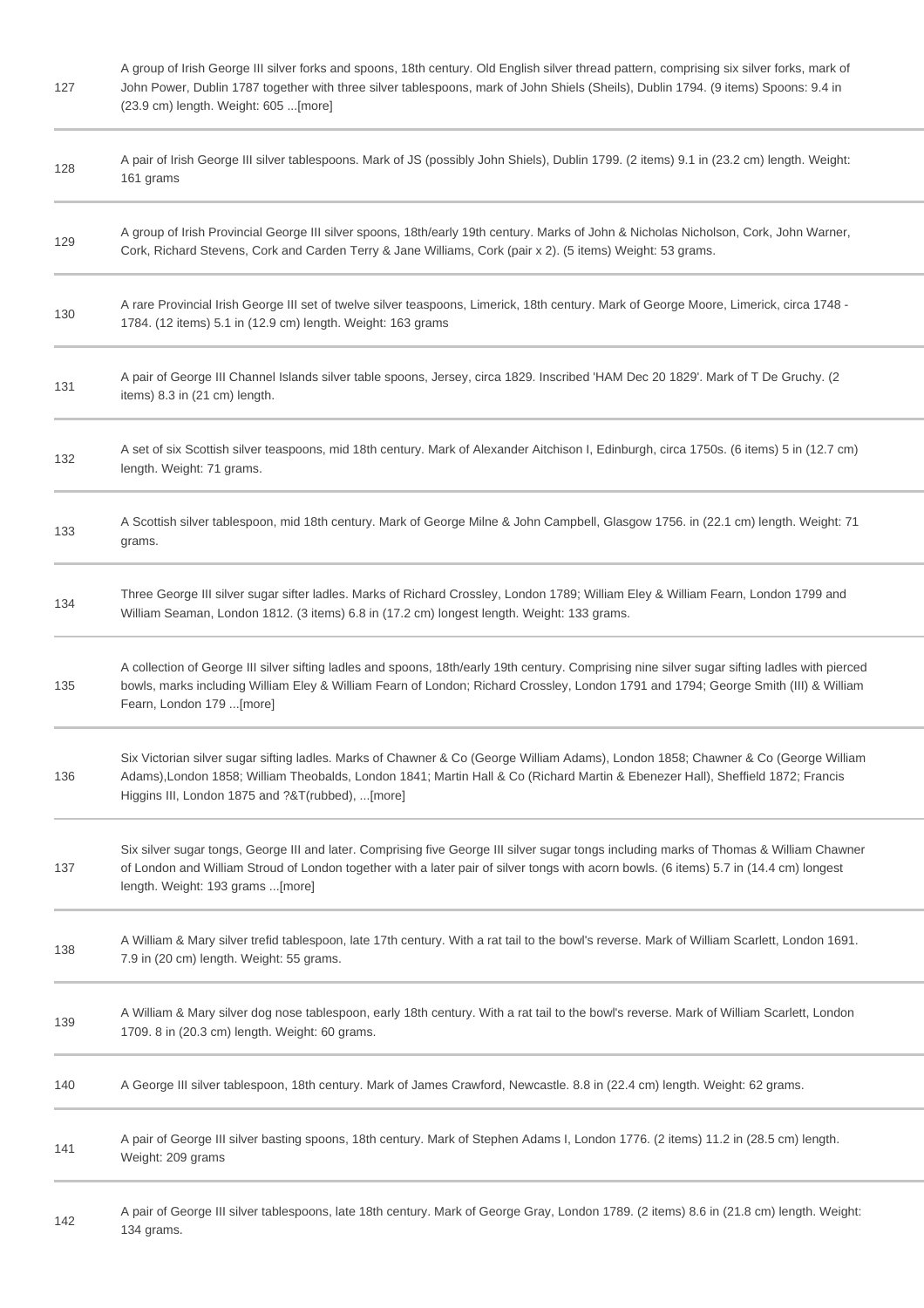| 143 | A pair of George IV silver tablespoons. Engraved with squirrels amongst flowers, acorns and foliage to the parcel bowls. Mark of William<br>Woodman, Exeter 1823. (2 items) 9.4 in (23.8 cm) length. Weight: 108 grams.                                                                                                   |
|-----|---------------------------------------------------------------------------------------------------------------------------------------------------------------------------------------------------------------------------------------------------------------------------------------------------------------------------|
| 144 | A pair of George III silver tablespoons, late 18th century. Mark of Joseph Hicks, Exeter 1784. 8.7 in (22.1 cm) length. Weight: 123<br>grams.                                                                                                                                                                             |
| 145 | A pair of George III silver tablespoons, late 18th century. Mark of George Burrows, London 1794. (2 items) 8.7 in (22 cm) length.<br>Weight: 146 grams.                                                                                                                                                                   |
| 146 | A George III silver basting spoon. Mark of Solomon Hougham, London 1802. 12 in (31 cm) length. Weight: 114 grams.                                                                                                                                                                                                         |
| 147 | A set of six George III silver teaspoons, 18th century. With lobed bowls and beaded handles, mark of George Smith (III) & William<br>Fearn, London 1788. (6 items) 5.2 in (13.1 cm) length. Weight: 95 grams.                                                                                                             |
| 148 | A group of George III silver tablespoons. Marks of Thomas Eustace, Exeter 1779, William London, London 1766, Stephen Adams II,<br>London 1802, Thomas Wallis, London 1802, Samuel Godbehere, Edward Wigan & James Boult, London 1808, Thomas Hayter, London<br>1808, Thomas Dicks, London 1809, Hester Bateman  [more]    |
| 149 | A group of Georgian silver forks. Comprising a set of six George III dinner forks, mark of George Smith (III) & William Fearn, London<br>1791, four George IV dessert forks, mark of William Eaton, London 1829, a pair of dinner forks, mark of George Smith (III), London<br>1783, a pair of George III dess [more]     |
| 150 | Four Victorian & William IV silver tablespoons. Comprising a Victorian fiddle pattern tablespoon, mark of Joseph Williams & Co (James<br>& Josiah Williams), Exeter 1858 and a William IV fiddle pattern tablespoonmark of William Eaton, London 1822 together with a pair of<br>foliate engraved tablespoons, mar [more] |
| 151 | A French silver basting spoon, 18th century. Struck with a horse discharge mark for Paris, circa 1732 - 1738, maker's initials FL and<br>retailers mark 'J. ROMY'. See additional image for marks. 12.3 in (31.2 cm) length. Weight: 148 grams.                                                                           |
| 152 | A Dutch silver spoon. Profusely decorated depicting a rural scene to the bowl, a nautical theme to the stem and a sailing ship in<br>openwork to the terminal. Mark of Hollandia Zilversmedererij (B.W. van Eldik), 1925. 8.4 in (21.2 cm) length. Weight: 53 grams.                                                      |
| 153 | Six Russian silver teaspoons, 19th century. See additional images for marks. (6 items) 5.9 in (14.9 cm) longest length. Weight: 140<br>grams.                                                                                                                                                                             |
| 154 | Twenty seven Westminster Collection sterling silver 'The Bicentenary of The Battle of Trafalgar' coins. Comprising twenty seven proof<br>silver £5 coins issued from the British Virgin Islands featuring 'Vice Admiral Horatio Lord Nelson KB, HMS Victory, Lt. Thomas<br>Masterman Hardy, Trafalgar - The First  [more] |
| 155 | The Battle of Trafalgar Bicentenary coin presentation pack with coin and oak specimen. The Battle of Trafalgar coin presentation pack<br>contains a legal tender '1805 Trafalgar 2005' anniversary coin packaged in wallet form together with a genuine piece of oak from<br>Nelson's flagship 'HMS Victory'.             |
| 156 | A group of six large Wedgwood Royal Memorabilia ceramic cups designed by Richard Guyatt. Commemorating the Coronation of Her<br>Majesty Queen Elizabeth II in 1953 (x2), the Silver Jubilee of HerMajesty Queen Elizabeth II, 1952 -1977, the Investiture of HRH Prince<br>Charles as Prince Of Wales in 1969, th [more]  |
| 161 | Newington British Contemporary AR Night Walker. 11 x 14.5 ins., (28 x 37 cms.), Pen and Watercolour, Signed with Monogram and<br>Signed, Titled and Medium verso                                                                                                                                                          |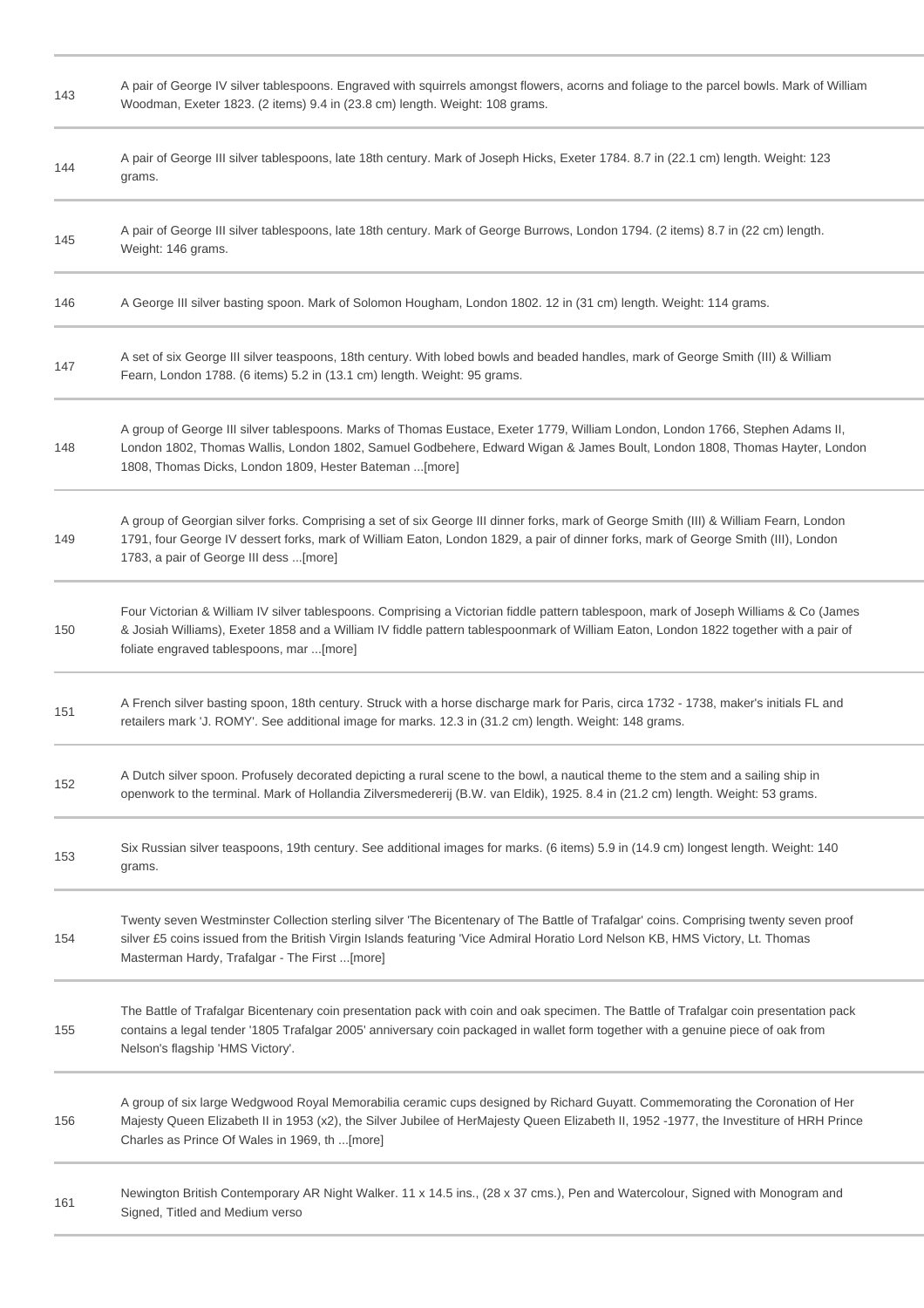| 162 | Weekes, Herbert William 1842-1909 British What a Pleasant Day. 10.25 x 15.25 ins., (26 x 38.5 cms.), Signed Weekes, Oil on Canvas,<br>Very well framed, In excellent condition but could do with a light clean                                                                                                            |
|-----|---------------------------------------------------------------------------------------------------------------------------------------------------------------------------------------------------------------------------------------------------------------------------------------------------------------------------|
| 163 | Weekes, William 1842-1909 British With a Good Friend. 10.25 x 15.25 ins., (26 x 38.5 cms.), Oil on Canvas, Signed with Weeke's<br>original W. Good condition, but could do with a light clean. Very well fmed.                                                                                                            |
| 164 | Ravilious, Eric 1903-1942 British (Two Items), A Cottage and a House Red in colour. Both 4.5 x 6.5 cms. Magnesium process and Zinc<br>process block engravings printed post mortem from the original wood blocks which were sadly damaged. Both are beautifully presented<br>in one white mount. Raviiious is one [more]  |
| 165 | Ravilious, Eric William 1903-1942 British (Two items) A Cottage and a House, both Black. 4.5 x 6.5 cms., Magnesium process and Zinc<br>process Block Engravings printed post mortem from the original wood blocks that were sadly damaged. Both are presented in a<br>beautiful white mount.                              |
| 166 | Nash, Paul 1889-1946 British AR Design One. 7 x 7 cms., Design One: Published in a Specimen Book of Pattern Papers Designed for<br>and in Use at the Curwen Press from original blocks. Letter from Modern British Art Gallery signed with an illegible signature.                                                        |
| 167 | Banksy After b1974 British AR Love is in the Air Red. 20 ins. High. Sculpture made in Polystone by Medicom and Brandalism after the<br>the image painted by Banksy titled Love is in the Air. Medicom is recognised as the best producer of sculptures of Banksi images. The<br>colour and quality of the Flower B [more] |
| 168 | Banksy After b1974 British AR Love is in the Air Black. 20 ins. High, Sculpture made in Polystone by Medicom and Brandalism, a<br>company regarded as the best producer of Banksy images. The colour and quality of the Flower bomber makes it very desirable. It also<br>stands very securely. With original box [more]  |
| 169 | Banksy After b1974 British AR Love is in the Air White. 20 ins. high. A sculpture mad in Polystone by Medicom and Brandalism which is<br>regarded as the best maker of Banksy inspired images. The colour and quality of the sculpture makes it very desirable, especially as it<br>stands so securely. With origi [more] |
| 170 | Macfarlane, Alasdair 1903-1960 British AR The Clyde Coast. 30.25 x 40.26 ins., (76 x 102 cms.), Print, Signed in the print. This is an<br>interesting print which was taken up by the railway company as an advertising poster. The final version had "The Clyde Coast, Kyles of<br>Bute, British Railway 1955 add [more] |
| 171 | Doyle, Siobhorn, Contemporary Irish Cottage in Conemara. 8 x 11 ins, (2).5 x @* cms.), SigeD, Etching 59/64 Signed and Titled.                                                                                                                                                                                            |
| 172 | Rooke, Contemporary British Two Items: Rocky Bay & Boy and a Boat. Rocky Bay, 8.5 x 22.5 ins., (21.5 x 56 cms.), Water Colour<br>Signed. Boy and a Boat, 9.75 X 13.75 ins., (25 x 35 cms.), Water Colour, Signed                                                                                                          |
| 173 | Grenhalf, Robert K b1950 British AR Two items: Teal Pond & Hayfield. Teal Pond, 19 x 12 ins., (48.25 x 11.5 cms.), Signed, Etching<br>75/150. Hayfield, 15.5 x 11.5 ins., (39.5 x 29.5 cms.), Signed, Etching 14/150.                                                                                                     |
| 174 | Gore, Freddie 1913-2009 British AR Poster for Elf, A Game of Petange. 26.5 x 29.75, (67.5 x 75.5 cms.), Offset Lithograph.Signed in<br>Pencil with a message To Mr. and Mrs. Franklin from F.Gore. Inscribed below the print: This iis one of an edition of 850 copies signed<br>by the artist. Also Coyright Solo [more] |
| 175 | Walker, Nick b1969 British AR Dance. 8.5 x 27.5 ins., (21.5 x 70 cms.), Screenprint, Studio Stamp for Walker and in pencil AP1,<br>presumably Artist's Proof 1. Excellent condition and well framed.                                                                                                                      |
| 176 | Faile Active 1999 British AR Fierce Dog. 27.5 x 21.5 ins., (70 x 52 cms.) Screenprint. Signed and Dated 86, Well framed, good condition                                                                                                                                                                                   |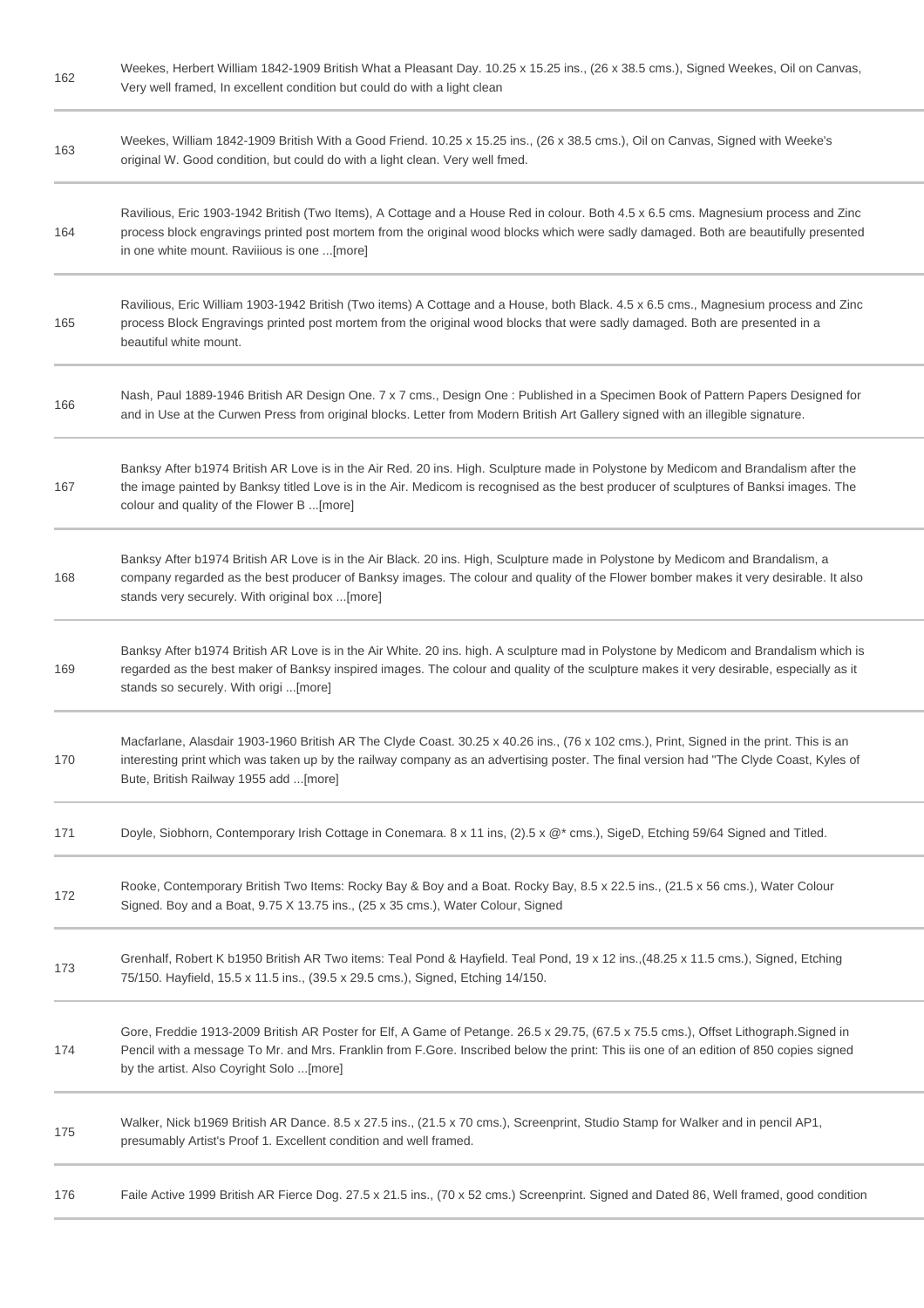| 177 | Gjoen, Magnus b1979 AR Amor Vincit Omnia. 27.5 x 19 ins., (70 x 48.25 cms.), Signed 2020 Edition of 250, Good condition.                                                                                                                                                                                                   |
|-----|----------------------------------------------------------------------------------------------------------------------------------------------------------------------------------------------------------------------------------------------------------------------------------------------------------------------------|
| 178 | Fairey, Shepard b1970 British AR Imperial Glory. 35.5 x 25.5 ins., (90 x 60 cms.), Lithograph, Signed and Dated 2013                                                                                                                                                                                                       |
| 179 | Kent, A British? Portrait of a Woman. 24 x 20 ins., (61 x 51 cms.), Oil on Canvas. Signed lower right "A Kent 1975".                                                                                                                                                                                                       |
| 180 | S. & N. Buck British The New Bridge at Westminster. 13 x 33 ins., (33 x 84 cms.), Engraving. Plate No. 41. Inscribed "This Drawing,<br>taken from Mr. Scheve's Sugar House, opposite to York House & Engraved by S. & N. Buck, is published according to Act of Parliament<br>Sep 11th 1749. No.1 Gard [more]              |
| 181 | Sarson, G. British Pair: Cerne Abbas, Dorset. 12 x 16 ins., (30.3 x 41cms.), Oil on Canvas. Signed G. Sarson lower right, inscribed<br>verso "Sketch 'Cerne Abbas Dorset' G. Sarson RSA". Hamlet 14 x 16.5 ins., (35.5 x 42 cms.), Oil on Canvas. Signed G. Sarson lower<br>right. Cerne Abbas is a charming and q [more]  |
| 182 | Gall, Francois 1912-1987 French AR, Canal Landscape. 6.5 x 8.5 ins., (16.5 x 21.5 cms.), Oil on Board, Signed. Label verso with details<br>of Artist and Painting including Date of 1926                                                                                                                                   |
| 183 | Almond, WD 1866-1916 British In the Big Street. 11.75 x 7.25 ins., (29.75 x 18.5 cms.), Oil on Board, Signed and Titled. The title is<br>covered by the frame but reads as In The BIg Street, well framed.                                                                                                                 |
| 184 | Impossible to read signature Nineteenth Century, Nativity Scene. 7.75 ins. (19.75 cms) Round image, Ink and Water Colour Good<br>condition and well framed                                                                                                                                                                 |
| 185 | Wolfe, Edward 1896-1981South African Young Boy. 22 x 18ins., (56 x 46 cos.), Pastel Signed. This painting came from the James<br>O'Connor collection.                                                                                                                                                                      |
| 186 | AR or RR Monogram Girl in Fur Mittens. 8 x 5.25 ins., (19.5 x 23.5 cms.), Etching, Signed with Monogram, Good condition and well<br>framed. Possibly a German painter, the painting has come to us from a collection of German art                                                                                         |
| 187 | Banksy Door Mat or Rush Mat, Welcome. 16.5 x 23.75 ins., (40 x 60 cms.), 'Welcome' designed by Banksy with Gross Domestic<br>Product label COA and original box. Design embroidered on to the doormat using genuine refugee life jacket, which were often non<br>functional. This particular mat and others like i[more]   |
| 188 | Hokusai, Katsushika 1760-1849 Japanese From Hundred Views of Mount Fuji c1840. 7 x 5 ins., (17.75 x 12.5 cms.), Woodblock Print                                                                                                                                                                                            |
| 189 | Bannister, Roger British Signed Photograph by Roger Bannister of him finishing the epic under four minute mile on the Ifley Road track<br>on May 6th 1954. Today loads of athletes can do the same, but they have much better kit and tracks. Bannister had to run on a cinder<br>track with relatively heavy runn  [more] |
| 190 | Corbier, Gaston 1869-1945, French. Boats in a Harbour. 11 x 13 ins., (28 x 35 cms.), Oil on Board Signed                                                                                                                                                                                                                   |
| 191 | Martin, Keith Contemporary British AR, Sculpture/Painting Nam/Phem/:Kng. 26 x 46.5 ins., (66 x 118 cms.), This extraordinary work<br>looks really good when it is hung on a wall. There is a photograph of Keith's studio which displays other works similar to ours                                                       |
| 192 | Hirst, Damien b1965 British AR Signed Coca-Cola Tin. 4.5 ins. (11 cms.) High, Signed on the bottom of the tin. Hirst was enjoying an<br>exhibition of his work at the Gargosian Gallery. In the gallery there was a coca-cola vending cabinet. Unbeknown to the guests, Hirst<br>had signed all the tins. After th [more]  |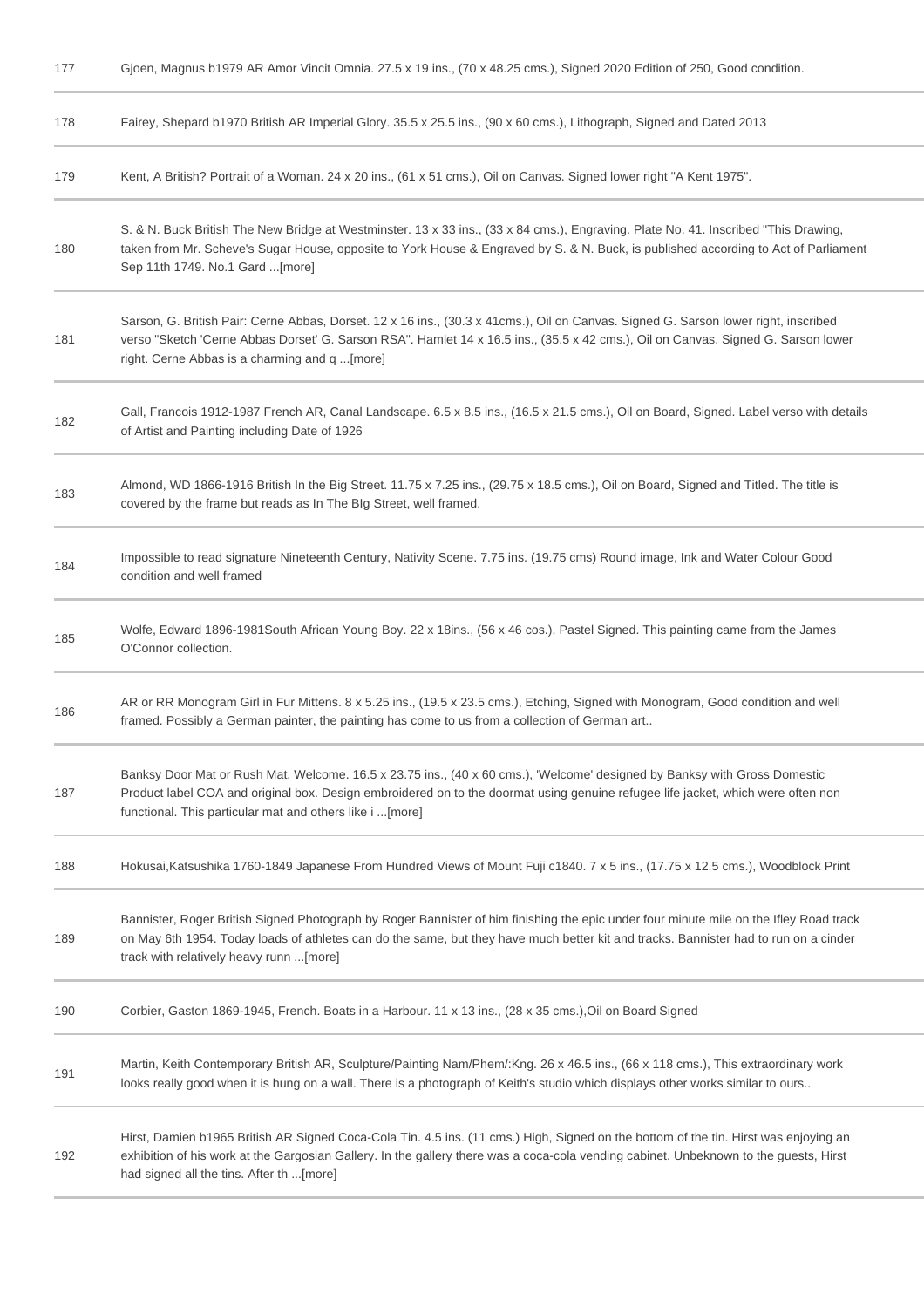| 193 | Hirst, Damien b1965 British AR Signed Diet Coca-Cola Tin. 4.25 ins. (11 cms.) High, Signed on the bottom of the tin. Hirst enjoyed an<br>exhibition at the Gargosian Gallery. The gallery had a drink station full of Coca-Cola tins, which unknown to the guests had all been<br>signed by Hirst. After the exhib [more] |
|-----|---------------------------------------------------------------------------------------------------------------------------------------------------------------------------------------------------------------------------------------------------------------------------------------------------------------------------|
| 194 | Bolland, E Nineteenth Century British? AR Mother and Children xxxxxxxxxxx, Pencil, Signed, Very well framed and in good condition                                                                                                                                                                                         |
| 195 | Koons, Jeff b 1955 American Balloon Dog. 11.5 x 8.25 ins., (29 x 21 cms.), Pen and Ink, Signed and Dated. Balloon Dog was a famous<br>subject painting by Koons.                                                                                                                                                          |
| 196 | Hirst, Damien b 1965 British AR Skull. 11.75 x 8.25 ins., (30 x 21 cms.), Signed, Cetificate of Authenticity from Jonathan Morgan.                                                                                                                                                                                        |
| 197 | Cesar (Baldaccini) 1921-1998 French AR 'Q'.10.25 x 8.5 ins., (26 x 21.5 cms.), Lithograph 1973, Hand signed with blindstamp. Verso<br>label states "From L'Alfabeto" publsihed by the influential Art Journal Bollaffi Arte".                                                                                             |
| 198 | Lam, Wifredo 1902-1982 Cuban Untitled. 10.5 x 9 ins., (26.5 x 23 cms.), Lithograph 1974, hand signed with blindstamp. Protege of<br>Picasso, a prominent Surrealist in Paris, perhaps Cuba's most famous artist.                                                                                                          |
| 199 | Perry, Grayson b1960 British AR 100% Art. Limited Edition Ceramic, 8.5 ins., (21.5 cms.), Produced to accompany the 2020 Holborn<br>Museum Exhbition "The Pre-Therapy Years".                                                                                                                                             |
| 200 | Yan Yanping b1934 Chinese Bird. 11 x 13.25 ins., (28 x 33.5 cms), Watercolour, Signed and Sealed. Good condition                                                                                                                                                                                                          |
| 201 | Warner Twentieth Century British RA Portrait of a Young Man. 16 x 12 ins., (40.5 x 30.5 cms.), Oil on Canvas, Signed. Unframed. This<br>is a good portrait of a good looking young man.                                                                                                                                   |
| 205 | Cooper, Thomas Sidney CVO RA 1803-1902 British 'Brusselles'. 11.6 x 15.6 ins., (29.5 x 39.5 cms.), Oil on Panel, Signed, Dated 1828<br>and inscribed 'Brusselles' lower right. Gilt Composite Frame, depicting a rural scene on the outskirts of Brussels, Belgium, with thatched<br>cottages, figures on a count  [more] |
| 206 | La Volpe, Alessandro 1820-1887 Italian View along the Coast. 8.5 x 15.5 ins., (21.6 x 39.5 cms.), Oil on Canvas, Signed and Dated 81,<br>Gilt Frame, depicting a view of the Mediterranean coastline, probably near the Bay of Naples.                                                                                    |
| 207 | La Volpe, Alessandro 1820-1887 Italian Boats at Sea. 11.1 x 15.9 ins., (28.2 x 40.5 cms.), Signed and Dated '81, Oil on canvas with gilt<br>frame, depicting a view of sailing boats and fishermen on the Mediterranean coast.                                                                                            |
| 208 | Francis, Ian b1979 British AR Hotel Porn.18 x 26 ins., (46 x 66 cms.), Screenprint, Not signed, but bought from the artist's studio.                                                                                                                                                                                      |
| 209 | Grafter b1965 British AR Eskimo Child. 22.75 x 30 ins., (58 x 76 cms.), Screenprint Signed and Numbered 29/50 lower left in Studio<br>Stamp, Good condition, unframed.                                                                                                                                                    |
| 210 | Francis, Ian b1979 British AR The New Car. 18 x 26 ins., (66 x 75.75 cms.) Strip along bottom of Image: "Published by Prime Arts<br>(2004) of Bath England." Unframed but in good condition                                                                                                                               |
| 211 | Francis, Ian b1979 British AR Let's Go to Madagascar as it's a Day to Eat Fish, Kids. They don't have any Feelings. 14.25 x 21.5 ins,<br>(36.5 x 55 cms.), Screenprint Signed and Numbered 24/250. Good condition, unfamed                                                                                                |
| 212 | Grafter b1965 British AR Man Smoking. 30 x 20 ins., (76 x 51 cms.), Screenprint on Canvas 4/10, Signed verso Grafter 4/10, Good<br>condition.                                                                                                                                                                             |
|     |                                                                                                                                                                                                                                                                                                                           |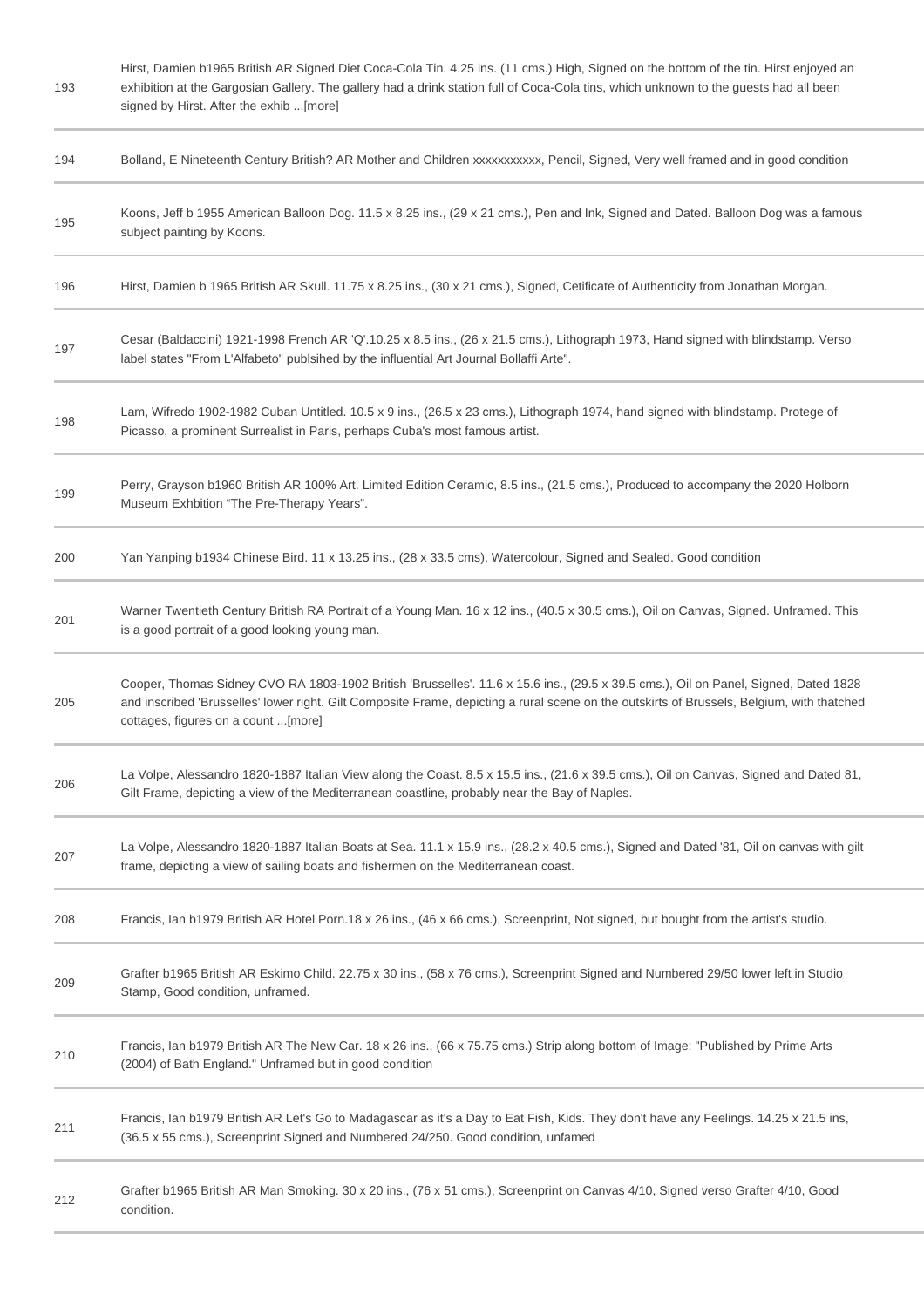| 213 | Goldie b1965 British AR Life Ain't Black and White. 26.5 x 18.5 ins., (67 x 47 cms.), Screenprint, Signed and Dated Lower Right 2007<br>Stamp Lower Left G 999.99                                                                                                                                                         |
|-----|---------------------------------------------------------------------------------------------------------------------------------------------------------------------------------------------------------------------------------------------------------------------------------------------------------------------------|
| 214 | Goldie b1965 British AR Mary Jane. 27.25 x 109.5 ins., (69 x 49.5 cms.), Screenprint Signed Lower Right and Stamped GH999-9 Lower<br>Left                                                                                                                                                                                 |
| 215 | Bettini, G. Italian Pair: Venice. St. Mark's Square from the Basin of St. Marks. 14 x 7 ins., (35.5 x 18 cms.), Watercolour. Canal scene<br>with Bridge 14 x 7 ins., (35.5 x 18 cms.), Watercolour. Both inscribed lower right "G. Bettini, Venizia"                                                                      |
| 216 | Hall, Oliver 1869-1957 British AR Fortified Town. 5 x 7.25 ins., (12.5 x 18.5 cms.), Etching. Inscribed lower left 'Oliver Hall'                                                                                                                                                                                          |
| 217 | Sarson, G. British Miss Muirhead's Cottage. 9 x 12 ins., (23 x 30.5 cms.), Oil on Canvas, signed lower right 'G. Sarson'. Inscribed verso<br>"Miss Muirheads (Frances) Cottage, Woodham Ferrers, Essex, G. Sarson"                                                                                                        |
| 218 | Sarson, G. British Pair: Welsh Stream. 9 x 12.5 ins., (23 x 32 cms.), Oil on Canvas, signed lower left 'G. Sarson'. Inscribed verso "A<br>Welsh Stream Abercrave South Wales G. Sarson RSA". Old Cottages. 9 x 13 ins., (23 x 33 cms.), Oil on Canvas, signed lower left 'G.<br>Sarson'. Inscribed verson "Sketch [more]  |
| 219 | Sarson, G. British Cerne Abbas, Dorset. 11.5 x 15.5 ins., (28 x 39.5 cms.), Oil on Canvas, signed lower left 'G. Sarson'                                                                                                                                                                                                  |
| 220 | Girtin, Thomas RA 1775-1802 British A Ruined Abbey. 6.5 x 7.75 ins., (16.5 x 19.5 cms.), Watercolour. Royal Academy Winter<br>Exhibition 1908, label verso "Girtin, A Ruined Abbey, owner J.L. Roger Esq, 5 Randolph Crescent, Maida Hill W"Thomas Girtin and<br>J.W.M. Turner were friends and rivals who met wh [more]  |
| 221 | Flint, William Russell RA RAO 1880-1969 British Woman Seated. 14 x 10.5 ins., (35.5 x 26.5 cms.), Print. Signed 'W Russell Flint" lower<br>right, print makers stamp lower left.                                                                                                                                          |
| 222 | Paviere, Sydney Herbert 1891-1971 British AR Christ Church College, Oxford. 7 x 5 ins., (17.75 x 12.75 cms.), Etching.                                                                                                                                                                                                    |
| 223 | Daniell, William 1769-1837 British Hythe. 9 x 11.75 ins., (23 x 30 cms.), Hand Coloured Engraving, Inscribed 'Hythe' 'Drawn and<br>engraved by Will.m Daniell. Published by W. Daniell, Cleveland Street, Fitzroy Square, London, Aug 1, 1823'.                                                                           |
| 224 | Suff, David b1955 British AR College Garden at Sissinghurst. 11.75 x 14.75 ins., (30 x 27.5 cms.), Print Signed, Dated and Numbered<br>98/350.                                                                                                                                                                            |
| 225 | Marchant, J. British The South End of St James's Street, The New Club House, and St. James's Palace (on a Drawing Room Day). 8.5<br>x 16 ins., (21.5 x 41 cms.), Engraved by H. Adlard                                                                                                                                    |
| 226 | Maclaurin, R. Scottish Three Watercolours: View Across a Loch; Country Lane Scotland, Mountain Scene with Stream. 8.5 x 14 ins.,<br>(21.5 x 35.5 cms.), Signed and Dated 1921 lower right; 8.5 cx 14 ins., (21.5 x 35.5 cms.), Signed and Dated 1921 lower right, 10 x 14.75<br>ins., (25.5 x 37.5 cms.), Signed a [more] |
| 227 | Sarson, G. British Sail Boats. 9 x 12.5 ins., (23 x 32 cms.), Oil on Canvas, Signed lower left. Inscribed verso "To Francis. Many happy<br>returns of the day From Dorothy & Philip. With love February 6th 1954.                                                                                                         |
| 228 | Kobayashi, Tokusaburo 1884-1949 Japanese Pair: Japanese Landscapes. Landscape with Cottage by a River 12.5 x 19 ins., (32 x 48<br>cms.), Signed T. Kobayashi lower left. Landscape with Cottage and Two Figures by a River 12.5 x 19 ins., (32 x 48 cms.), Signed T.<br>Kobayashi lower right.                            |